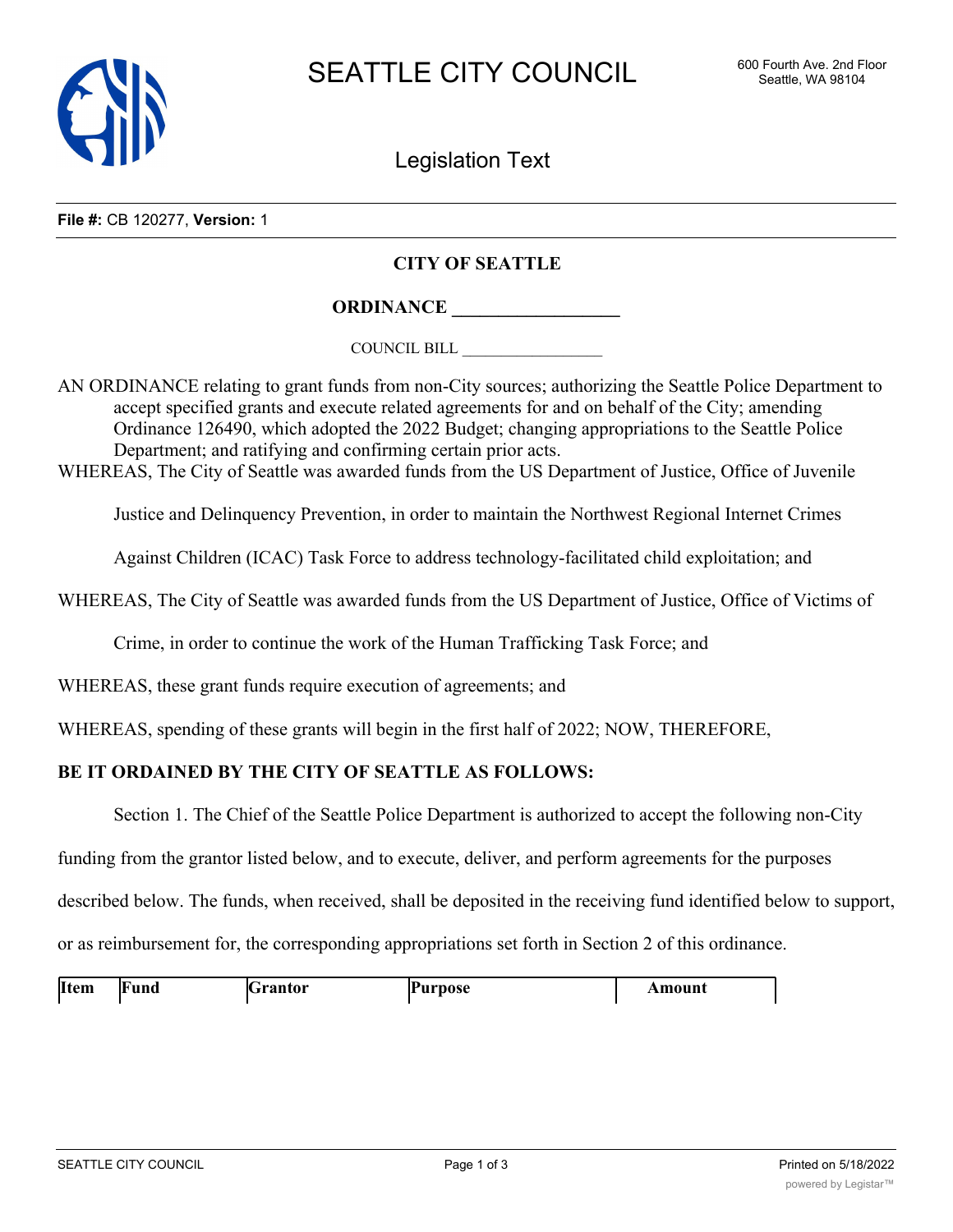## **File #:** CB 120277, **Version:** 1 **Item Fund Grantor Purpose Amount**

| <b>Total</b>  |              |                      |                                 | \$1,323,845 |
|---------------|--------------|----------------------|---------------------------------|-------------|
|               |              |                      | Force.                          |             |
|               |              | Victims of Crime     | Human Trafficking Task          |             |
|               | (00100)      | Justice, Office of   | Ifor continuation of the        |             |
| 1.2           | General Fund | US Department of     | This grant provides funding     | \$750,000   |
|               |              |                      | facilitated child exploitation. |             |
|               |              |                      | address technology-             |             |
|               |              | Prevention           | (ICAC) Task Force to            |             |
|               |              | Delinquency          | Crimes Against Children         |             |
|               |              | Juvenile Justice and | Northwest Regional Internet     |             |
|               | (00100)      | Justice, Office of   | funding to maintain the         |             |
| $ 1.1\rangle$ | General Fund | US Department of     | This annual grant provides      | \$573,845   |

Section 2. Contingent upon the execution of the grant or other funding agreement authorized in Section 1 of this ordinance, the appropriations for the following items in the 2022 Budget are increased from the funds shown, as follows:

| <b>Item</b>  | Fund                    | Department                         | <b>Budget Summary Level</b>                          | Amount      |
|--------------|-------------------------|------------------------------------|------------------------------------------------------|-------------|
| 2.1          | General Fund<br>(00100) | Seattle Police<br>Department (SPD) | Criminal Investigations (PO- \$573,845)<br>SP-P7000) |             |
| 2.2          | General Fund<br>(00100) | Seattle Police<br>Department (SPD) | Criminal Investigations (PO- \$750,000<br>SP-P7000)  |             |
| <b>Total</b> |                         |                                    |                                                      | \$1,323,845 |

Unspent funds so appropriated shall carry forward to subsequent fiscal years until they are exhausted or abandoned by ordinance.

Section 3. Any act consistent with the authority of this ordinance taken after its passage and prior to its effective date is ratified and confirmed.

Section 4. This ordinance shall take effect and be in force 30 days after its approval by the Mayor, but if not approved and returned by the Mayor within ten days after presentation, it shall take effect as provided by Seattle Municipal Code Section 1.04.020.